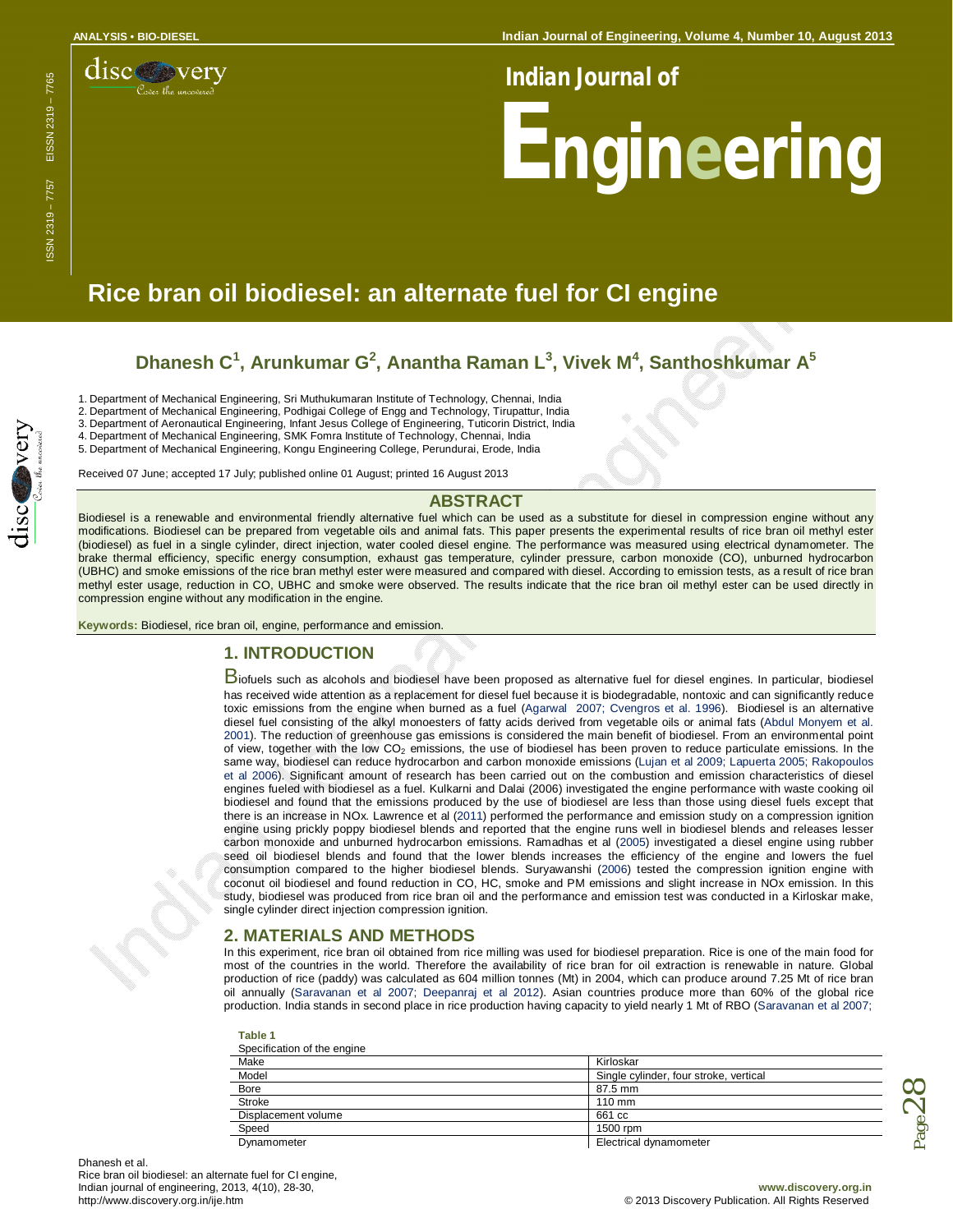## *IndianJournal of Engineering* **• Analysis • Bio-diesel**

Deepanraj et al 2012). Therefore rice bran oil has the potential to replace almost 0.9% of the world diesel fuel consumption. Biodiesel was prepared by transesterification of rice bran oil with methanol in presence of sodium hydroxide catalyst. The engine used for testing is Kirloskar make, single cylinder, direct injection, water cooled engine coupled with electrical dynamometer. The layout of experimental setup is shown in the Figure 1. Specification of the test engine is given in table 1. The CO and UBHC were measured by AVL gas analyzer and the smoke emission was measured using Bosch smoke meter.



#### **3. RESULTS AND DISCUSSIONS**

**Figure 3**

Exhaust gas temperature vs Load

**Figure 6** Unburned hydrocarbon vs Load

The variation of brake thermal efficiency (BTE) with respect to load is presented in Figure 2. In all cases, brake thermal efficiency has the tendency to increase with increase in applied load. This is due to the reduction in heat loss and increase in power developed with increase in load. The BTE of the biodiesel is lower than the diesel in all the loads starting from no load to full load. At maximum load, the brake thermal efficiency of the biodiesel fuel is 8.7% lower than diesel and at 50% load the brake thermal efficiency is 15% lesser than diesel. This is due to poor mixture formation as a result of low volatility, higher viscosity and higher density of biodiesel compared with diesel. The variation of exhaust gas temperature (EGT) with respect to load is presented in Figure 3. The exhaust gas temperature increases with increase in load. The rice bran oil methyl ester produces higher exhaust gas temperature than diesel because of oxygen in the biodiesel which enables the combustion process and hence the exhaust gas temperature is higher. At zero load and minimum load, the exhaust gas temperature of



Page29